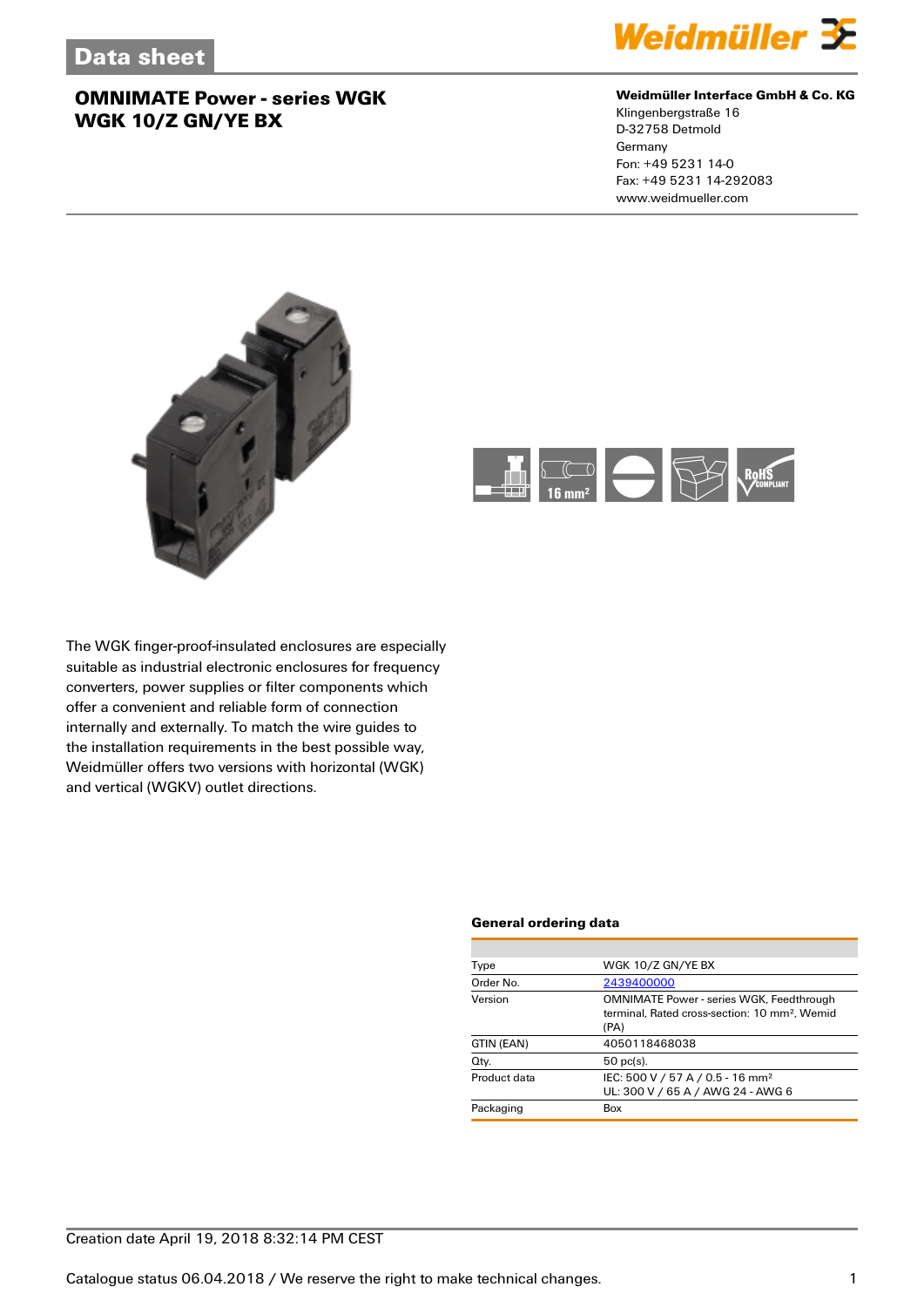## **Technical data**

### **Dimensions and weights**

| Net weight                                                                  | 19.78g                                 |                                                                   |                            |
|-----------------------------------------------------------------------------|----------------------------------------|-------------------------------------------------------------------|----------------------------|
| System parameters                                                           |                                        |                                                                   |                            |
|                                                                             |                                        |                                                                   |                            |
| Product family                                                              | <b>OMNIMATE Power - series</b><br>WGK  | Wire connection method                                            | Screw connection           |
| Conductor outlet direction                                                  | $180^\circ$                            | Fitted by customer                                                | Yes                        |
| Screwdriver blade                                                           | $0.8 \times 4.0$                       | Tightening torque, min.                                           | $1.2$ Nm                   |
| Tightening torque, max.                                                     | 2.4 Nm                                 | Clamping screw                                                    | M <sub>4</sub>             |
| Stripping length                                                            | $11 \text{ mm}$                        | Touch-safe protection acc. to DIN VDE<br>0470                     | <b>IP 20</b>               |
| Material data                                                               |                                        |                                                                   |                            |
|                                                                             |                                        |                                                                   |                            |
| Insulating material                                                         | Wemid (PA)                             | Colour                                                            | green / yellow             |
| Colour chart (similar)                                                      | Not specified                          | UL 94 flammability rating                                         | $V-0$                      |
| Contact material                                                            | E-Cu                                   | Contact surface                                                   | tinned                     |
| Storage temperature, min.                                                   | $-25 °C$                               | Storage temperature, max.                                         | 55 °C                      |
| Max. relative humidity during storage                                       | 80%                                    | Operating temperature, min.                                       | -50 $^{\circ}$ C           |
| Operating temperature, max.                                                 | 120 °C                                 | Temperature range, installation, min.                             | $-25 °C$                   |
| Temperature range, installation, max.                                       | 120 °C                                 |                                                                   |                            |
| <b>Conductors suitable for connection</b>                                   |                                        |                                                                   |                            |
|                                                                             |                                        |                                                                   |                            |
| Clamping range, min.                                                        | $0.5$ mm <sup>2</sup>                  | Clamping range, max.                                              | $16 \text{ mm}^2$          |
| Wire connection cross section AWG.                                          |                                        | Wire connection cross section AWG.                                |                            |
| min.<br>Solid, min. H05(07) V-U                                             | <b>AWG 24</b><br>$0.5$ mm <sup>2</sup> | max.<br>Solid, max. H05(07) V-U                                   | AWG 6<br>$16 \text{ mm}^2$ |
| Stranded, min. H07V-R                                                       | $10 \text{ mm}^2$                      | Stranded, max. H07V-R                                             | $16 \text{ mm}^2$          |
|                                                                             | $0.5$ mm <sup>2</sup>                  |                                                                   | $10 \text{ mm}^2$          |
| Flexible, min. H05(07) V-K                                                  |                                        | Flexible, max. H05(07) V-K                                        |                            |
| w. wire end ferrule, DIN 46228 pt 1, min                                    | $0.5$ mm <sup>2</sup>                  | w. wire end ferrule, DIN 46228 pt 1,<br>max.                      | $10 \text{ mm}^2$          |
| <b>Rated data acc. to IEC</b>                                               |                                        |                                                                   |                            |
|                                                                             |                                        |                                                                   |                            |
| tested acc. to standard                                                     | IEC 60664-1, IEC 61984                 | Rated current, min. no. of poles<br>$(Tu=20^{\circ}C)$            | 57 A                       |
| Rated current, max. no. of poles<br>(Tu=20°C)                               | 57 A                                   | Rated voltage for surge voltage class /<br>pollution degree III/3 | 500 V                      |
| Rated impulse voltage for surge voltage<br>class/contamination degree III/3 | 6 kV                                   |                                                                   |                            |
| Rated data acc. to CSA                                                      |                                        |                                                                   |                            |
|                                                                             |                                        |                                                                   |                            |
| Rated voltage (Use group B)                                                 | 300 V                                  | Rated voltage (Use group C)                                       | 300 V                      |
| Rated current (use group B)                                                 | 65 A                                   | Rated current (use group C)                                       | 65 A                       |
| Wire cross-section, AWG, min.                                               | <b>AWG 24</b>                          | Wire cross-section, AWG, max.                                     | AWG 6                      |



### **Weidmüller Interface GmbH & Co. KG**

Klingenbergstraße 16 D-32758 Detmold Germany Fon: +49 5231 14-0 Fax: +49 5231 14-292083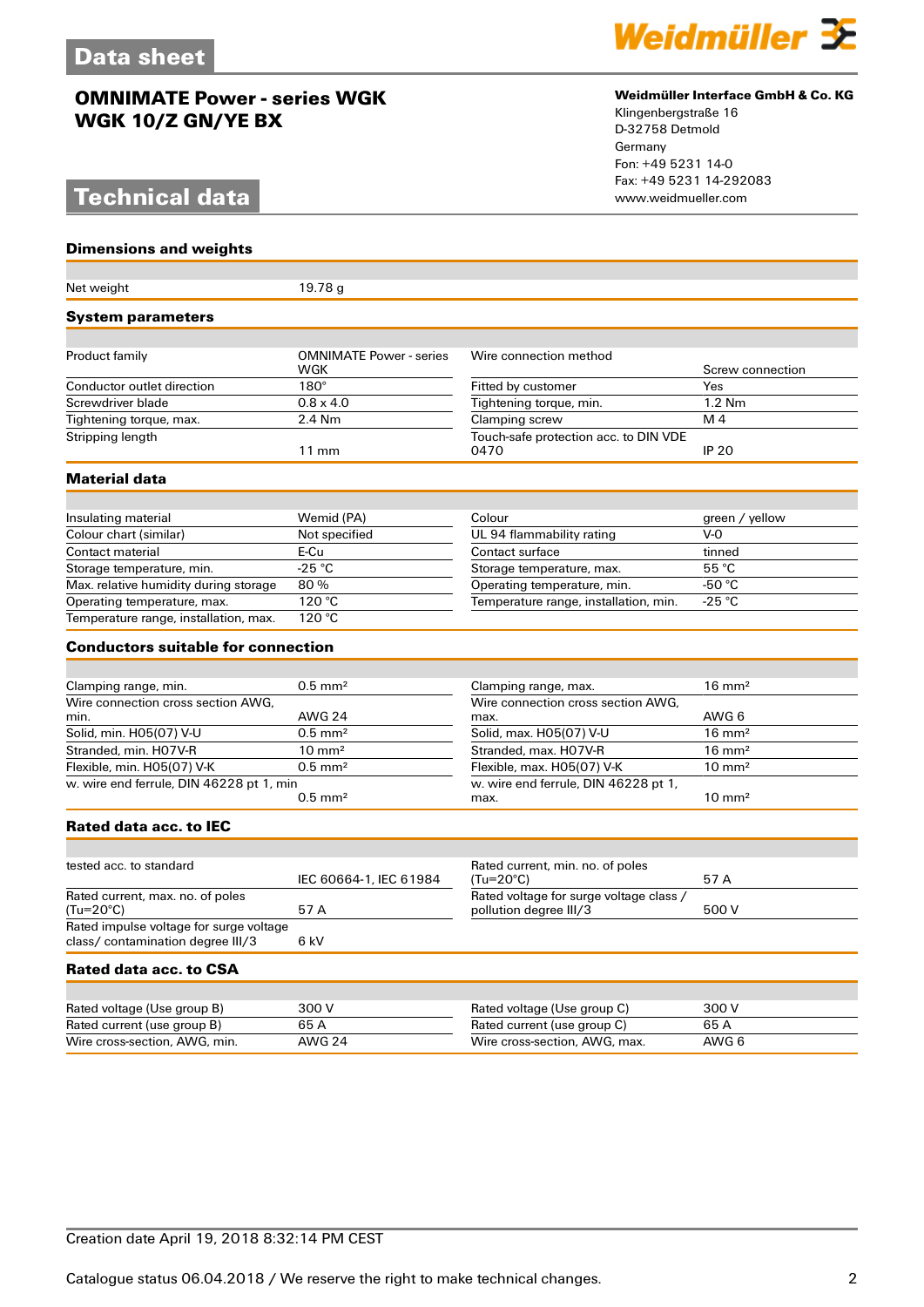# **Technical data**

**Rated data acc. to UL 1059**



### **Weidmüller Interface GmbH & Co. KG**

Klingenbergstraße 16 D-32758 Detmold Germany Fon: +49 5231 14-0 Fax: +49 5231 14-292083

| Institute (cURus)                |                                                                                                                                                                                                                                                                                                                                                        | Certificate No. (cURus)                                                                                       |             |  |  |
|----------------------------------|--------------------------------------------------------------------------------------------------------------------------------------------------------------------------------------------------------------------------------------------------------------------------------------------------------------------------------------------------------|---------------------------------------------------------------------------------------------------------------|-------------|--|--|
|                                  |                                                                                                                                                                                                                                                                                                                                                        |                                                                                                               | E60693      |  |  |
| Rated voltage (use group B)      | 300 V                                                                                                                                                                                                                                                                                                                                                  | Rated voltage (use group C)                                                                                   | 300 V       |  |  |
| Rated current (use group B)      | 65A                                                                                                                                                                                                                                                                                                                                                    | Rated current (use group C)                                                                                   | 65A         |  |  |
| Wire cross-section, AWG, min.    | <b>AWG 24</b>                                                                                                                                                                                                                                                                                                                                          | Wire cross-section, AWG, max.                                                                                 | AWG 6       |  |  |
| Reference to approval values     | Specifications are<br>maximum values, details -<br>see approval certificate.                                                                                                                                                                                                                                                                           |                                                                                                               |             |  |  |
| <b>Classifications</b>           |                                                                                                                                                                                                                                                                                                                                                        |                                                                                                               |             |  |  |
|                                  |                                                                                                                                                                                                                                                                                                                                                        |                                                                                                               |             |  |  |
| ETIM 6.0                         | EC001283                                                                                                                                                                                                                                                                                                                                               | eClass 6.2                                                                                                    | 27-14-11-34 |  |  |
| eClass 9.1                       | 27-14-11-34                                                                                                                                                                                                                                                                                                                                            |                                                                                                               |             |  |  |
| <b>Notes</b>                     |                                                                                                                                                                                                                                                                                                                                                        |                                                                                                               |             |  |  |
| Notes                            | • Clearance and creepage distances to other components must be devised in accordance with the relevant<br>application standard. This can be achieved in the device by full encapsulation or by the use of additional<br>spacer plates.<br>• Rated data refer only to the component itself. Clearance and creepage distances to other components are to |                                                                                                               |             |  |  |
|                                  |                                                                                                                                                                                                                                                                                                                                                        |                                                                                                               |             |  |  |
|                                  | • Colours: SW = black; GN/YL = green/yellow; GY = grey<br>• Additional colours on request                                                                                                                                                                                                                                                              |                                                                                                               |             |  |  |
|                                  |                                                                                                                                                                                                                                                                                                                                                        |                                                                                                               |             |  |  |
|                                  | $4 \text{ mm} = 250 \text{ V}$                                                                                                                                                                                                                                                                                                                         | • WGK: Rated voltage plastic walls: $1 - 4$ mm = 500 V; metal walls: $1 - 2.5$ mm = 400 V; metal walls: 2.5 - |             |  |  |
| <b>Approvals</b>                 |                                                                                                                                                                                                                                                                                                                                                        |                                                                                                               |             |  |  |
| Approvals                        |                                                                                                                                                                                                                                                                                                                                                        |                                                                                                               |             |  |  |
|                                  |                                                                                                                                                                                                                                                                                                                                                        |                                                                                                               |             |  |  |
| <b>ROHS</b>                      | Conform                                                                                                                                                                                                                                                                                                                                                |                                                                                                               |             |  |  |
| <b>Downloads</b>                 |                                                                                                                                                                                                                                                                                                                                                        |                                                                                                               |             |  |  |
| Approval/Certificate/Document of |                                                                                                                                                                                                                                                                                                                                                        |                                                                                                               |             |  |  |
| Conformity                       | <b>Declaration of the Manufacturer</b>                                                                                                                                                                                                                                                                                                                 |                                                                                                               |             |  |  |
| Brochure/Catalogue               | <b>FL DRIVES EN</b>                                                                                                                                                                                                                                                                                                                                    |                                                                                                               |             |  |  |
|                                  | <b>MB DEVICE MANUF. EN</b>                                                                                                                                                                                                                                                                                                                             |                                                                                                               |             |  |  |
|                                  | <b>FL DRIVES DE</b>                                                                                                                                                                                                                                                                                                                                    |                                                                                                               |             |  |  |
|                                  | <b>FL_BASE_STATION_EN</b><br><b>FL ELEVATOR EN</b>                                                                                                                                                                                                                                                                                                     |                                                                                                               |             |  |  |
|                                  | <b>FL POWER SUPPLY EN</b>                                                                                                                                                                                                                                                                                                                              |                                                                                                               |             |  |  |
|                                  | <b>FL 72H SAMPLE SER EN</b>                                                                                                                                                                                                                                                                                                                            |                                                                                                               |             |  |  |
|                                  | PO OMNIMATE EN                                                                                                                                                                                                                                                                                                                                         |                                                                                                               |             |  |  |
| <b>Engineering Data</b>          | <b>STEP</b>                                                                                                                                                                                                                                                                                                                                            |                                                                                                               |             |  |  |
|                                  |                                                                                                                                                                                                                                                                                                                                                        |                                                                                                               |             |  |  |

## Creation date April 19, 2018 8:32:14 PM CEST

Catalogue status 06.04.2018 / We reserve the right to make technical changes. 33